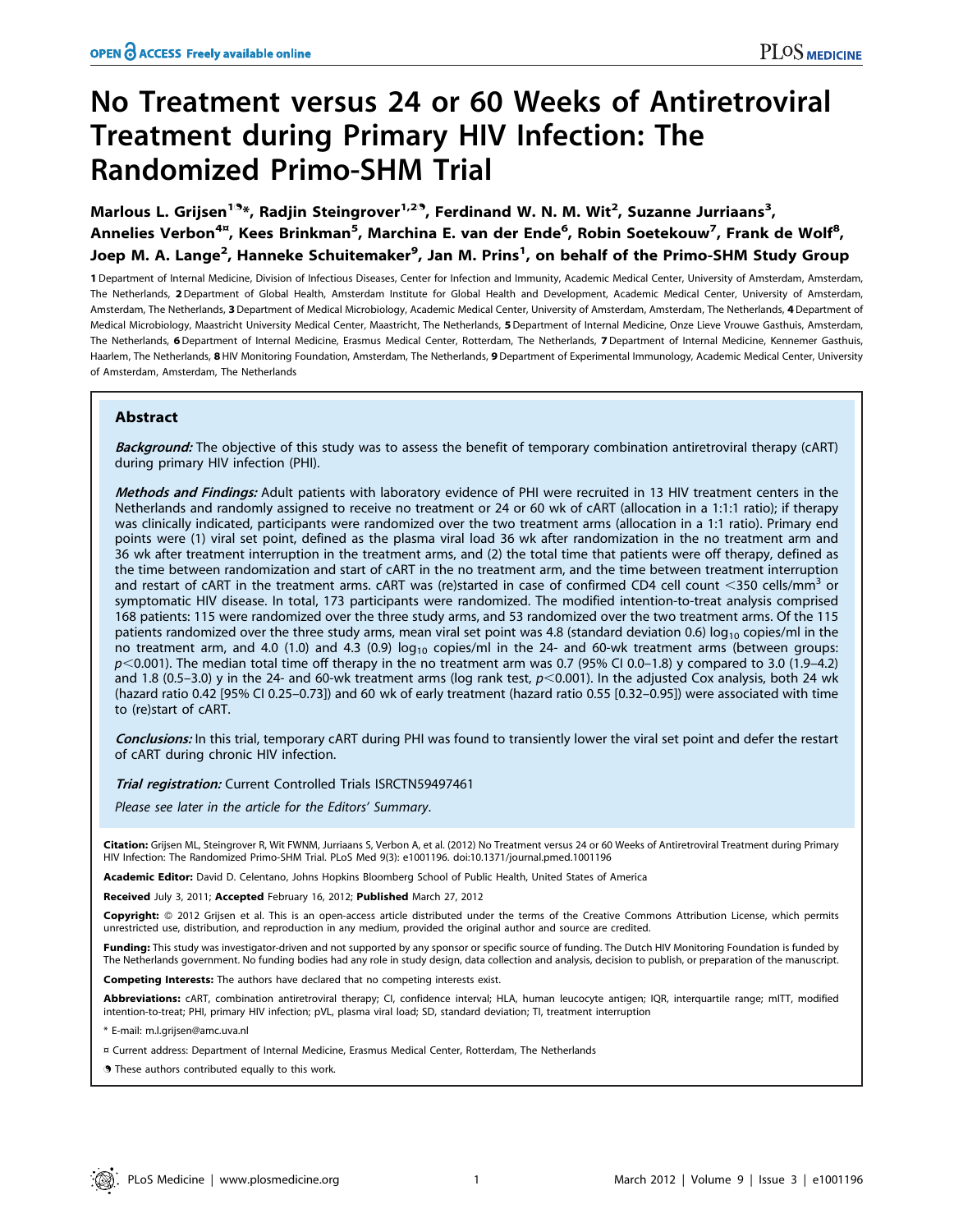#### Introduction

The optimal management of primary HIV infection (PHI) and the possible impact of temporary combination antiretroviral therapy (cART) on clinical outcome are controversial [1,2]. Reported benefits of temporary early cART from previous observational studies include lowering of the viral set point [3– 5], a slower decline of CD4 T cells [6], partial normalization of CD4 T cell subsets [7], preservation of HIV-specific immune responses [8–10], and limitation of viral reservoirs established during the first few weeks after transmission [11]. However, other cohort studies have not confirmed an effect on viral set point [12– 15] or have reported a similar or faster decline of CD4 T cells in patients treated during PHI [16,17].

From a clinical perspective, an important question is whether patients who are treated during PHI remain off treatment longer than patients in whom treatment is deferred until indicated based on their CD4 cell count or clinical condition. A randomized controlled trial of 6 mo of zidovudine monotherapy in patients with PHI reported a reduction of minor opportunistic infections during the first year of follow-up [18]. Results of two randomized controlled trials in the cART era suggested a clinical benefit of temporary treatment during PHI [19,20]. Preliminary results of the SPARTAC trial, which compared 12 and 48 wk of cART with no therapy during PHI, reported a modest delay in disease progression after 48 wk of cART [19]. The SETPOINT study aimed to compare 36 wk of cART with deferred therapy in early HIV infection, but was prematurely stopped in June 2009 by the Data Safety and Monitoring Board, because of a higher rate of disease progression in the untreated arm [20].

We conducted the Primo-SHM trial, in which patients with PHI were randomized between no treatment and 24 and 60 wk of early cART. The aim of the study was to assess the clinical benefit of temporary cART initiated during PHI, measured by the time that patients could remain off therapy until subsequent (re)start of cART was indicated based on current treatment guidelines, and to assess the optimal duration of such early treatment.

## Methods

#### Study Population

Inclusion criteria were age over 18 y and laboratory evidence of PHI infection, defined as a negative or indeterminate Western blot in combination with detectable plasma HIV-1 RNA (Fiebig stage I–IV) or, in case of a positive Western blot, a documented negative HIV screening test in the previous 180 d (Fiebig stage V–VI [21]). Women were counseled to use adequate contraception; pregnant and breast-feeding women were excluded. The study was approved by the Medical Ethics Committee of each participating site, and written informed consent was obtained from all participants. The study protocol and the CONSORT checklist are provided as Text S1 and Text S2, respectively.

#### Design

The Primo-SHM trial was a multicenter, open-label randomized controlled trial comparing temporary early cART (24 or 60 wk) with no treatment. Patients were recruited in 13 HIV treatment centers in the Netherlands. Participants were randomly assigned to receive no treatment or 24 or 60 wk of cART (threeway randomization). In cases where treatment was clinically indicated based on severe clinical symptoms (e.g., HIV-related meningitis) or the patient insisted on starting early cART,

participants were randomized over the 24- and 60-wk treatment arms only (two-way randomization).

The study was designed to evaluate (1) the effect of temporary treatment during PHI on the viral set point, defined as the plasma viral load (pVL) at 36 wk after randomization in the no treatment arm and at 36 wk after treatment interruption (TI) in the treatment arms, and (2) the total time that patients were off therapy after randomization (treatment-free period). The analyses of the viral set point and the total time off therapy were restricted to patients who were randomized over all three study arms. A second comparison evaluated the optimal duration of early cART by comparing all patients who were treated with 24 or 60 wk of cART, including patients from both the three- and two-way randomization.

Recruitment started 1 May 2003 and continued until 31 March 2010. The present analysis includes follow-up data until 14 September 2011.

## Randomization

Patients were allocated to one of the three study arms using a computerized minimization algorithm with stratification for the stage of PHI (Fiebig stage I–II, III–IV, or V–VI). The Dutch HIV Monitoring Foundation performed the randomization procedure, had no interaction with study participants, and was responsible for data management. Randomization results were sent by fax to the clinical investigators, who were unaware of the allocation procedure.

#### Procedures

Early cART consisted of a triple-class regimen of zidovudine/ lamivudine (300/150 mg bid), efavirenz (600 mg qd), and lopinavir/ritonavir capsules (533/133 mg bid). The last was discontinued when the pVL dropped below 50 copies/ml. Changes to this regimen were allowed in case of transmitted drug resistance or if one of the drugs was contraindicated or not tolerated. After 28 January 2008, zidovudine/lamivudine was replaced by tenofovir/emtricitabine (245/200 mg qd), according to the Dutch standards of care, and lopinavir/ritonavir tablets (600/150 mg bid) replaced the capsules. Patients on early cART were required to reach viral suppression below 50 copies/ml in plasma before interrupting therapy.

Baseline evaluations included a medical history including the presence of symptoms compatible with an acute retroviral syndrome, a physical examination, and collection of blood for routine hematology and chemistry, CD4 and CD8 cell counts, pVL, hepatitis B and C serology, and storage of peripheral blood mononuclear cells. All study sites used a sensitive HIV RNA assay with comparable accuracy and a lower limit of detection of 40 or 50 copies/ml [22]. The assays that were used were Amplicor HIV-1 Monitor ultrasensitive RNA assay (Roche), Amplicor HIV-1 Monitor, Cobas Amplicor, Cobas TaqMan HIV-1 (Roche Diagnostics), m2000rt HIV RNA (Abbott), NucliSens EasyQ (bioMérieux), Quantiplex bDNA 3.0 (Chiron), and Versant HIV RNA 3.0 Assay (Siemens Healthcare Diagnostics). Standard HIV-1 genotyping and subtyping were performed at most participating sites. Drug-resistance mutations were identified according to the World Health Organization Surveillance Drug-Resistance Mutation list [23], using the calibrated population resistance tool of the Stanford University HIV Drug Resistance Database (http:// hivdb.stanford.edu/) [24]. In patients recruited at the Academic Medical Center of the University of Amsterdam, additional viral and host genetic analyses were performed: the presence of CXCR4-using viruses at baseline, CCR5  $\Delta$ 32 genotyping, and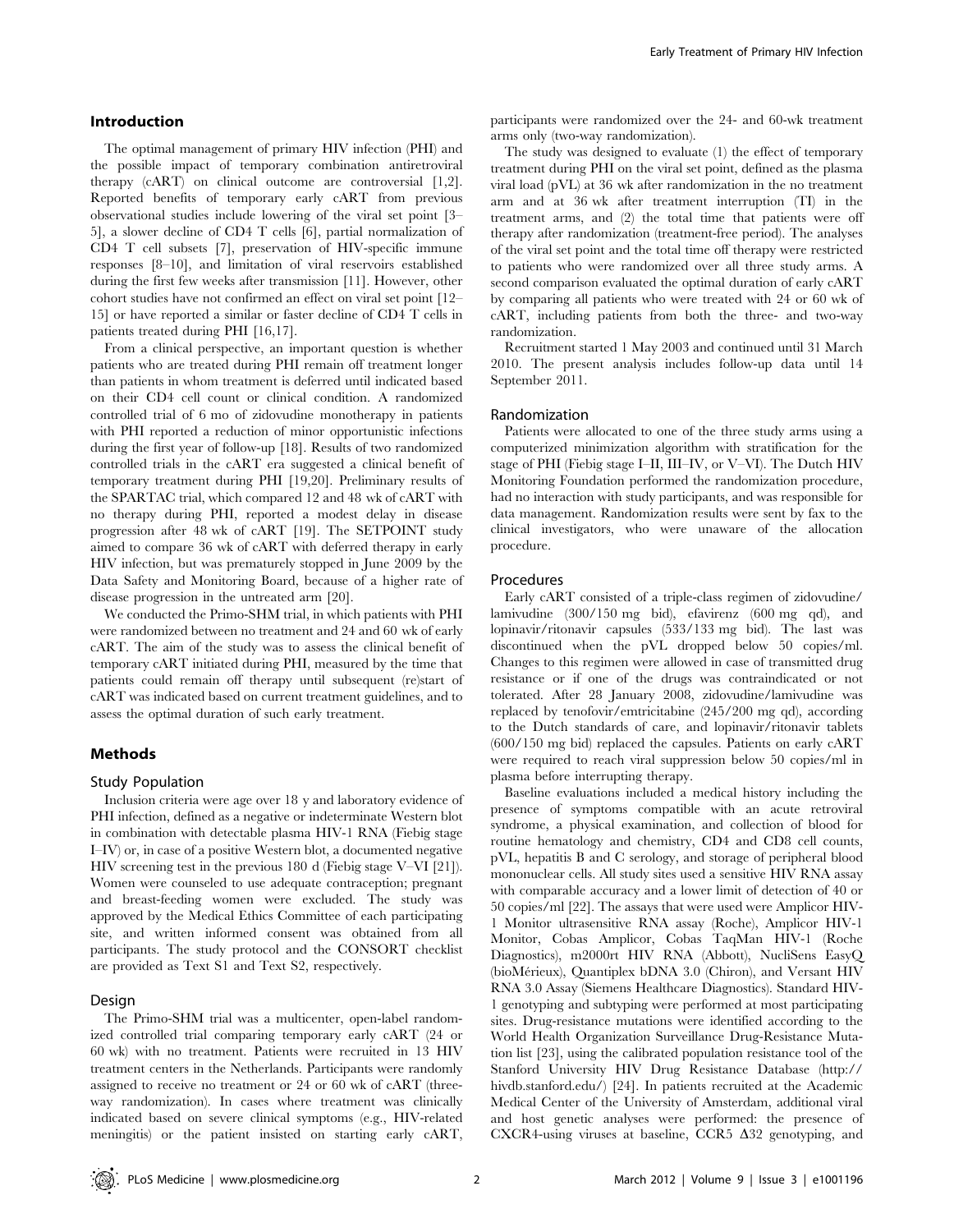human leucocyte antigen (HLA) typing. CXCR4 coreceptor usage was determined using the MT-2 assay [25].

Randomization was performed at week 0, and patients randomized to receive cART started treatment. Patients were scheduled for follow-up visits at weeks 2, 4, 8, and 12, and every 12 wk thereafter for the duration of the study. Additional visits were scheduled at weeks 4, 8, and 12 following TI. During each follow-up visit, blood was collected for routine hematology and chemistry, CD4 and CD8 cell counts, pVL, and storage of peripheral blood mononuclear cells.

#### Primary End Points

The primary efficacy end points were (1) the viral set point, defined as pVL at 36 wk after randomization in the no treatment arm and pVL at 36 wk after TI in the treatment arms, and (2) the total time that patients were off therapy, defined as the time between randomization and start of cART in the no treatment arm, and as the time between TI and restart of cART in the treatment arms. We chose the viral set point as the pVL at 36 wk to allow for stabilization of the pVL in untreated and treated patients [3,5,13,14] and to minimize drop out due to rapid disease progression. (Re)start of cART was defined as the moment when the criteria for (re)start of cART were met—a CD4 cell count below 350 cells/mm<sup>3</sup> on two consecutive occasions, severe constitutional symptoms, or the occurrence of an AIDS-defining event [26]—or if the physician or patient insisted on (re)initiating cART, whichever occurred first. We also explored the time to (re)start of cART with a CD4 cell count threshold of 500 cells/ mm<sup>3</sup> or less on two consecutive occasions [27,28]. In the no treatment arm, the CD4 count criterion was not applied during the first 12 wk after randomization, because of the transiently low CD4 cell counts often observed during PHI.

#### Statistical Analysis

At the time the protocol was developed in 2002, insufficient data were available to make a reliable estimation of the sample size needed to detect a clinically significant difference between the study arms in viral set point and time to (re)start of cART. An estimated number of 30 patients were expected to be enrolled annually, and in the protocol amendment of 28 January 2008, the end of study inclusion was set at March 2010, when we expected to have enrolled approximately 200 patients.

As defined in the study protocol, we conducted a modified intention-to-treat (mITT) analysis: participants who withdrew consent because they insisted on starting early cART while randomized to the no treatment arm or those who declined therapy after being randomized to one of the treatment arms were excluded from the analysis. In a standard intention-to-treat analysis, patients who are randomized to the no treatment arm but insist on starting treatment immediately have 0 d of survival since they reach the study end point immediately at initiation of treatment, and patients who are randomized to one of the treatment arms but refuse to start early treatment reach the study end point only at the moment they eventually start cART. This results in a strong and unnecessary bias in favor of the treatment arms. Therefore, we report the mITT analysis, in which patients who did not start with the allocated treatment plan were excluded.

Participants who were lost to follow-up while still on early cART were not included in the analyses. Patients who discontinued early cART before completing the scheduled period of 24 or 60 wk remained in the mITT analysis. Participants who did not discontinue early cART at the scheduled TI date or were lost to follow-up after randomization/TI were considered having reached the (re)start end point. Per protocol analyses were performed excluding patients who discontinued cART earlier than planned and patients who did not discontinue cART at the scheduled TI date but instead elected to continue cART for reasons other than a low CD4 count or symptomatic disease. Patients who had not yet (re)started cART were censored at the last follow-up visit.

Reported results concern data from the three-way randomized patients unless stated otherwise. Viral set point and the CD4 cell count measured at viral set point were compared using one-way ANOVA. The evolution of pVL and CD4+ T cell count following randomization/TI in the no treatment/treatment arms were analyzed using linear mixed models incorporating repeated measurements. Both the pVL and CD4 evolution showed a triphasic pattern with distinct slopes from week 0 to 8, week 8 to 36, and week 36 to 144. The total time off therapy for the no treatment versus the treatment arms was analyzed using the mITT population of the three-way randomized patients. For the second comparison, which evaluated the optimal duration of early cART, we combined the data of all treated patients, including those participants who were randomized over the two treatment arms. In both analyses, the total time off therapy was compared across the study arms using Kaplan-Meier plots and log rank tests.

We fitted a series of multivariable Cox regression models of time to (re)start of cART using the mITT population and the per protocol population of the three-way randomized patients separately and of the three- and two-way randomized patients combined. Because the sample size of our study was relatively small, the study arms might by chance be imbalanced with regard to certain prognostic factors. To reduce potential bias, we weighted all Cox regression analyses using propensity score weights [29]. Weights were calculated separately for each analysis using multivariable logistic regression with a generalized logit link function. The models included potential confounders that from the literature are known to influence HIV disease progression and that were measured at baseline: gender, age, country of origin, HIVtransmission risk category, baseline CD4 cell count, stage of PHI, symptomatic during PHI, resistance profile, HIV-1 subtype B/ non-B, protective HLA alleles, X4/R5-tropism, heterozygosity for CCR5  $\Delta$ 32 deletions, and viral hepatitis. All models using data from the three- and two-way randomized patients combined were additionally adjusted for the randomization scheme of each patient. The proportional hazards assumption was checked.

We hypothesized that the proposed mechanism by which early cART may result in a clinical benefit was by lowering of the viral set point and/or by increasing the CD4 cell count during the treatment period. Therefore, we also fitted Cox models that included the viral set point at 36 wk after randomization/TI in the no treatment/treatment arms and the CD4 cell count measured at viral set point. To further explore which factors might be associated with time to (re)start of cART, other than temporary early cART, viral set point, and CD4 cell count at viral set point, we performed a final sub-group analysis for which we selected all patients who had been randomized to one of the early treatment arms and fitted a multivariable Cox model using a stepwise selection process using all aforementioned variables. Data were analyzed using SPSS version 18.0 (SPSS) and SAS version 9.1.3 (SAS Institute). All reported p-values were two-sided and considered statistically significant when less than 0.05.

## Results

#### Patient Characteristics

The patient enrollment is summarized in Figure 1: 238 eligible PHI patients were screened, of whom 173 were enrolled. Four participants withdrew consent and one patient developed an acute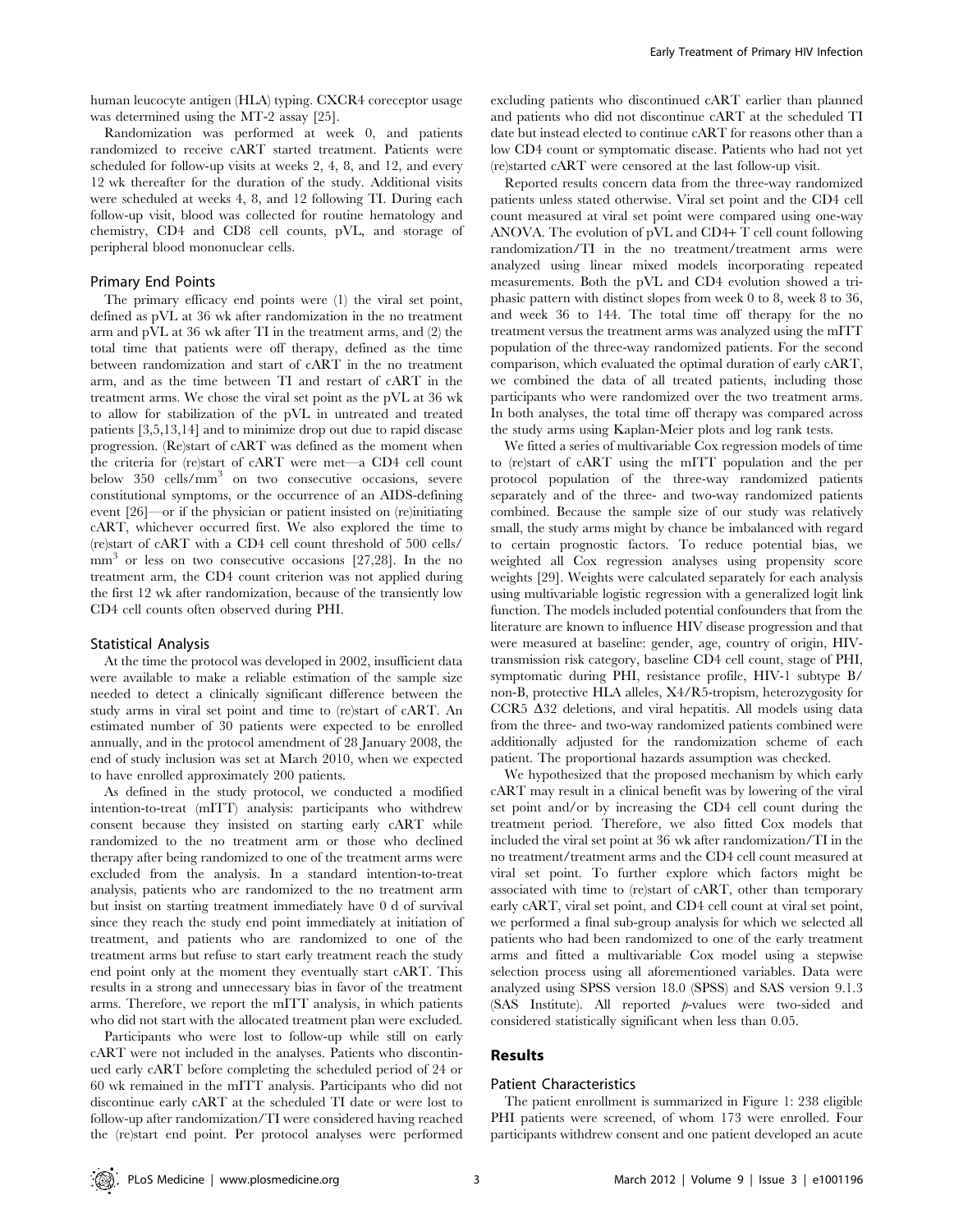

Figure 1. CONSORT flow diagram. HBV, hepatitis B virus; LTFU, loss to follow-up. doi:10.1371/journal.pmed.1001196.g001

hepatitis B infection and was withdrawn from the study by the treating physician immediately following randomization. These five patients were excluded from all analyses. The mITT population consisted of 168 patients: 115 were randomized over the three study arms, and 53 were randomized over the two treatment arms only. Four patients were lost to follow-up while on early cART and were not included in the survival analyses. Of the three-way randomized patients, five interrupted cART earlier than planned, and three did not interrupt cART as planned, of whom two had a low CD4 cell count at the scheduled TI date. Of the two-way randomized participants, one interrupted cART earlier than planned, and five participants did not discontinue early cART as planned, of whom one had a low CD4 cell count at the scheduled TI date. These 14 patients remained, according to the protocol, in the analysis (Figure 1). Participants were followed for a period between 3 and 400 wk, with a median follow-up of 100 (interquartile range [IQR] 60–160) wk.

Demographic and baseline characteristics of the three-way randomized patients are summarized in Table 1. Most patients were men who have sex with men, had a negative or indeterminate Western blot (Fiebig stage I–IV), and were symptomatic during PHI. The mean baseline CD4 cell count was 458 (standard deviation [SD] 183) cells/mm<sup>3</sup> in the no treatment arm, and 584 (230) cells/mm<sup>3</sup> and 483 (241) cells/mm<sup>3</sup> in the 24- and 60-wk treatment arms. The multivariable Cox regression analyses were adjusted for this baseline difference. Nine of 99 patients (9%) for whom HIV genotyping was available harbored transmitted drug-resistance mutations: in eight patients a single mutation in reverse transcriptase or protease was present, and one patient harbored a mutation in both reverse transcriptase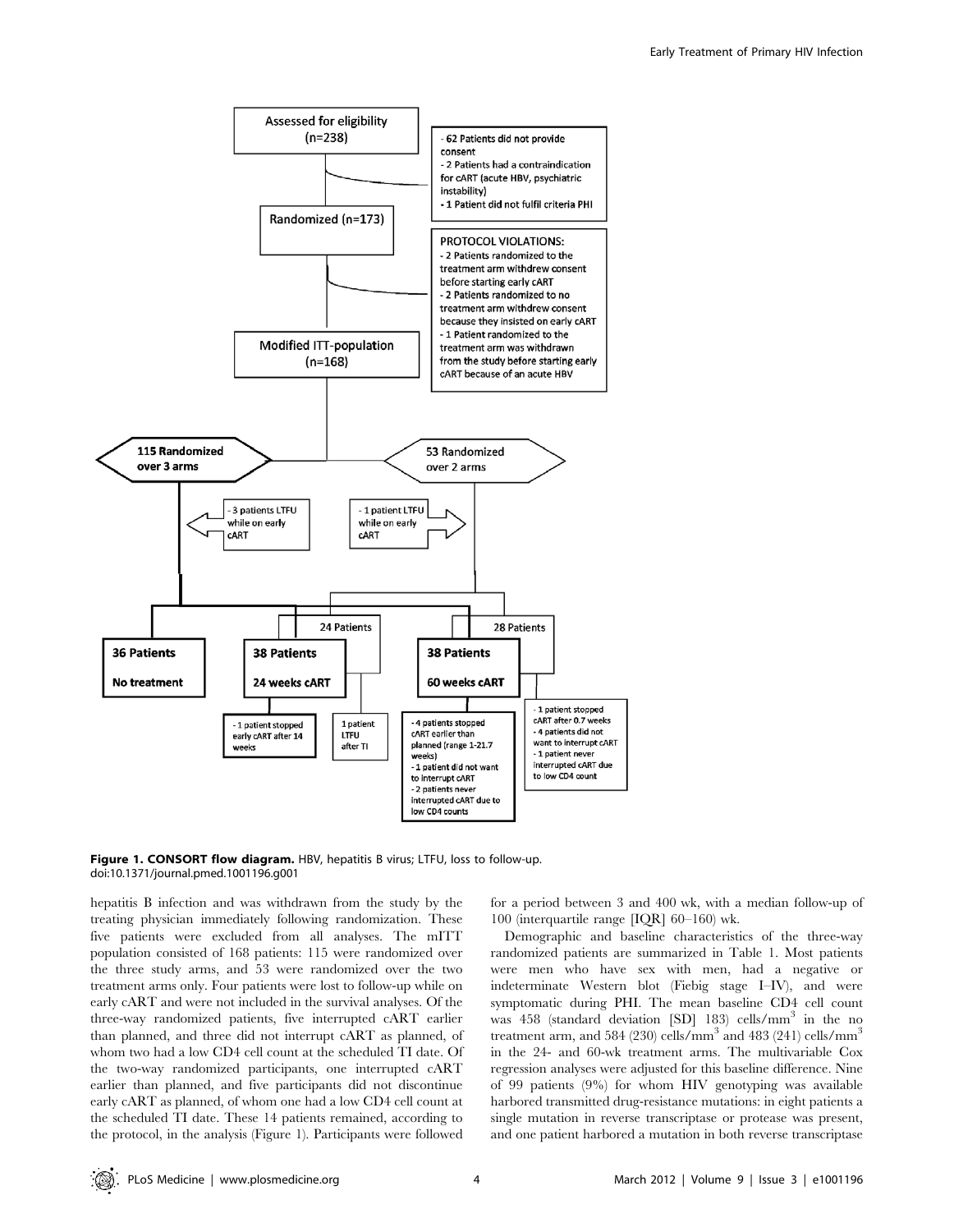Table 1. Baseline characteristics of 115 patients randomized over three study arms.

| <b>Characteristic</b>                                              | <b>Study Arm</b>      |                        |                        |  |  |  |
|--------------------------------------------------------------------|-----------------------|------------------------|------------------------|--|--|--|
|                                                                    | No Treatment $(n=36)$ | 24 wk of cART $(n=40)$ | 60 wk of cART $(n=39)$ |  |  |  |
| Age (years), mean (SD)                                             | 42 (11)               | 40 (10)                | 39(9)                  |  |  |  |
| Male                                                               | 36 (100)              | 36(90)                 | 38 (97)                |  |  |  |
| MSM                                                                | 31 (86)               | 31 (78)                | 34 (87)                |  |  |  |
| <b>Born in the Netherlands</b>                                     | 33 (92)               | 33 (83)                | 32 (82)                |  |  |  |
| Stage of PHI                                                       |                       |                        |                        |  |  |  |
| Fiebig I-IV                                                        | 27(75)                | 27(68)                 | 30(77)                 |  |  |  |
| Fiebig V-VI                                                        | 9(25)                 | 13 (32)                | 9(23)                  |  |  |  |
| Acute retroviral syndrome                                          | 30 (83)               | 31 (78)                | 34 (87)                |  |  |  |
| CD4 cell count (cells/mm <sup>3</sup> ), mean (SD)                 | 458 (183)             | 584 (230)              | 483 (241)              |  |  |  |
| Plasma HIV-1 RNA (log <sub>10</sub> copies/ml), mean (SD)          | 5.1(0.9)              | 5.1(0.9)               | 4.9(0.9)               |  |  |  |
| Genotypic resistance mutations <sup>a</sup>                        | 1(3)                  | 5(15)                  | 3(9)                   |  |  |  |
| Subtype B virus <sup>a</sup>                                       | 29 (91)               | 30(91)                 | 31 (91)                |  |  |  |
| HLA B27 or B57 <sup>b</sup>                                        | 1(5)                  | 1(5)                   | 1(4)                   |  |  |  |
| CCR5 A32 heterozygosity <sup>c</sup>                               | 1(8)                  | 3(14)                  | 5(29)                  |  |  |  |
| CXCR4-using virus <sup>d</sup>                                     | 0(0)                  | 0(0)                   | 1(6)                   |  |  |  |
| Interval between diagnosis and randomization (weeks), median (IQR) | $4(2-6)$              | $4(3-6)$               | $4(2-6)$               |  |  |  |
| Early cART nucleoside backbone                                     |                       |                        |                        |  |  |  |
| Zidovudine/lamivudine                                              | n.a.                  | 19 (48)                | 22 (56)                |  |  |  |
| Tenofovir/emtricitabine                                            | n.a.                  | 21(52)                 | 17 (44)                |  |  |  |

Data are  $n$  (percent) unless indicated otherwise.

<sup>a</sup>16 patients with missing data.

<sup>b</sup>51 patients with missing data.

<sup>c</sup>65 patients with missing data.

<sup>d</sup>60 patients with missing data.

MSM, men who have sex with men; n.a., not applicable.

doi:10.1371/journal.pmed.1001196.t001

and protease. All participants were treated with at least three active drugs during early cART. The presence of CXCR4-using viruses at baseline, CCR5  $\Delta$ 32 heterozygosity, and HLA B27 or B57 were equally distributed between the three study arms. One untreated patient had a chronic hepatitis B infection, and none had hepatitis C infection. Patients on early cART had a median delay of 2 (IQR 0–6) d between randomization and start of early cART. The study drugs were well tolerated and caused no serious adverse events.

No differences in baseline characteristics were seen between the three- and two-way randomized treated patients, with the exception of the nucleoside backbone (zidovudine/lamivudine versus tenofovir/emtricitabine) used during early cART (Table S1).

## Treatment Interruption, Viral Set Point, and CD4 Cell Count Changes

Of the three-way randomized patients, 66/76 treated participants (87%) had a pVL below 50 copies/ml at the time of TI. Five patients interrupted early cART on the scheduled TI date even though their pVL was not below 50 copies/ml (median pVL 161 [range 74–262] copies/ml). The remaining five participants had interrupted early cART before the scheduled TI date and had a median pVL of 977 (range 95–100,000) copies/ml.

Twelve weeks after TI, 69/71 participants (97%) for whom a pVL was available had a viral rebound. Following TI, the pVL rebounded during the first 8 wk, with an estimated increase of 0.29 and 0.23  $log_{10}$  copies/ml/wk in the 24- and 60-wk treatment arms, respectively  $(p= 0.05)$ . From week 8 to 36 after randomization/TI the pVL did not change significantly in the no treatment and 24-wk treatment arms, but increased by 0.01  $\log_{10}$  copies/ml/wk in the 60-wk treatment arm ( $p=0.02$ ; Figure 2A). The mean viral set point, 36 wk after randomization/TI, was  $4.8$  (SD  $0.6$ ) log<sub>10</sub> copies/ml in the no treatment arm, and 4.0 (1.0) and 4.3 (0.9)  $log_{10}$  copies/ml in the 24- and 60-wk treatment arms, respectively (comparing all three study arms,  $p<0.001$ ). Seven patients in the 24- and 60-wk treatment arms had a pVL,1,000 copies/ml at viral set point, of whom four had a pVL below 100 copies/ml, as compared to none in the no treatment arm. From week 36 to 144 the pVL increased by 0.18 and 0.21  $\log_{10}$  copies/ml/y ( $p = 0.9$ ) in the 24- and 60-wk treatment arms until the pVL in the three study arms slowly converged 2–3 y after TI.

The mean CD4 cell count at TI in the 24- and 60-wk treatment arms was 737 (SD 245) and 672 (245) cells/mm<sup>3</sup>, respectively  $(p= 0.3)$ . After TI the CD4 cell counts showed an initial rapid decline during the first 8 wk, with an estimated loss of 6.3 and 10.7 cells/mm<sup>3</sup> /wk in the 24- and 60-wk treatment arms, respectively  $(p= 0.3)$ . From week 8 to 36 and week 36 to 144 after randomization/TI, the CD4 count decline was similar between all three study arms  $(p=0.9 \text{ and } p=1.0 \text{ for both periods})$ respectively; Figure 2B). The mean CD4 count at viral set point was  $383$  (SD  $158$ ) cells/mm<sup>3</sup> in the no treatment arm, and  $584$  $(202)$  and 503  $(254)$  cells/mm<sup>3</sup> in the 24- and 60-wk treatment arms, respectively (comparing all three study arms,  $p<0.001$ ).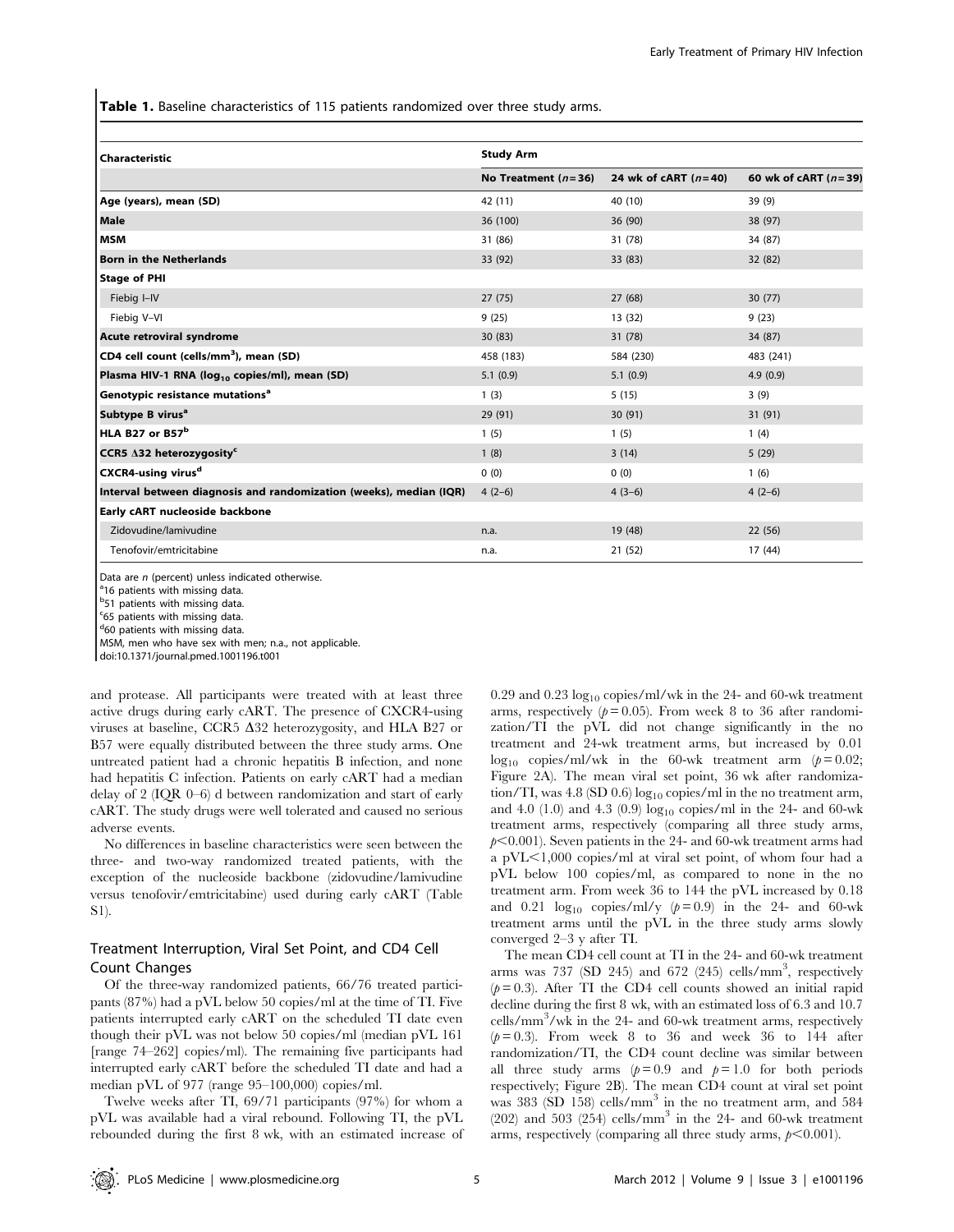





Figure 2. Plasma viral load and CD4 cell count after randomization/treatment interruption in the no treatment and treatment arms. Modeled mean pVL (A) and CD4 cell count (B) over time after randomization/TI in the no treatment and the 24- and 60-wk treatment arms for the group of patients randomized over the three study arms. Graphs show the estimates ( $\pm$  standard error of the mean) from the linear mixed models. The box below each graph shows the number of pVL and CD4 cell count measurements at each time point used for fitting the linear mixed models. c/ml, copies/ml.

doi:10.1371/journal.pmed.1001196.g002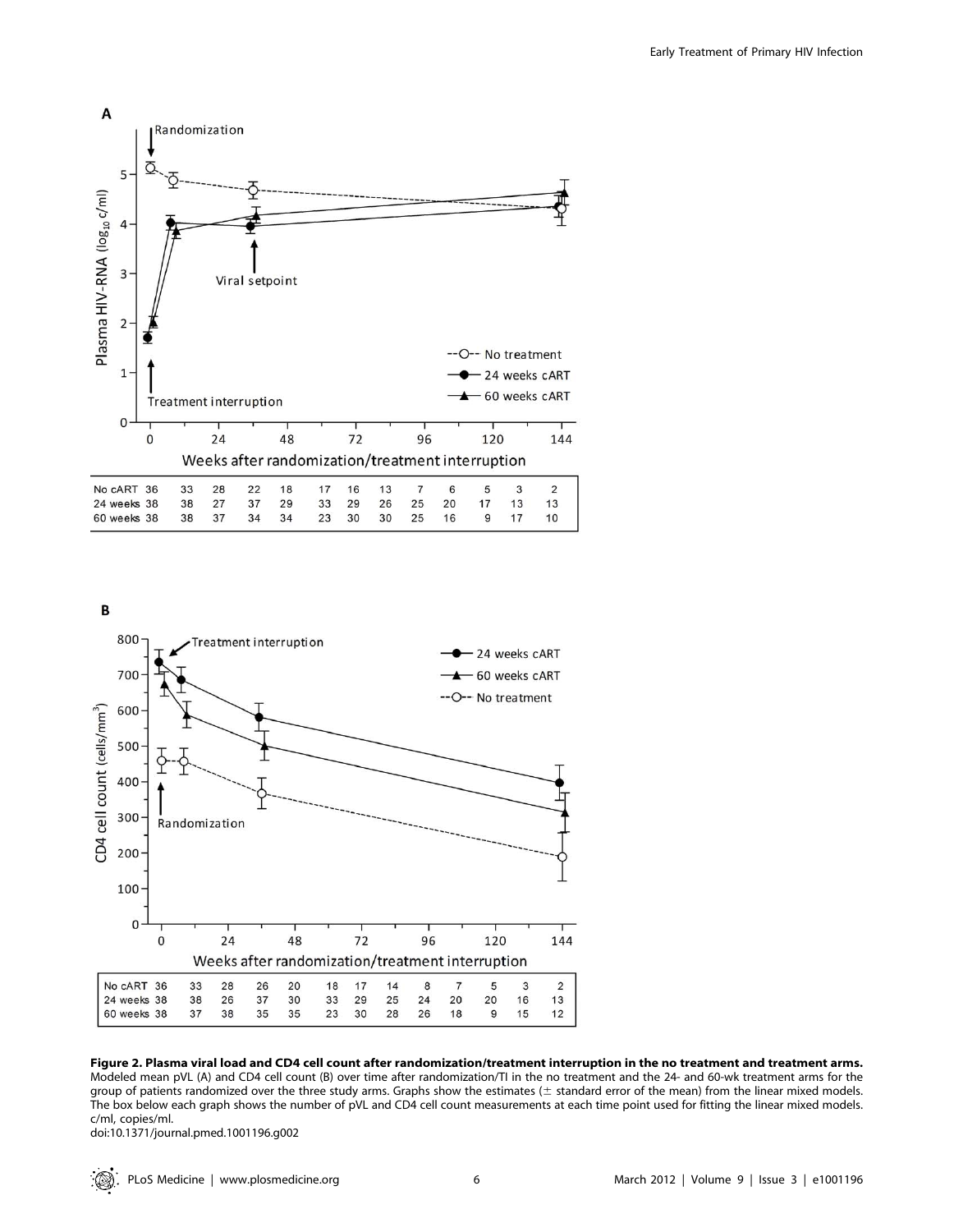#### Total Time Off Therapy

At the time of analysis, 32/36 patients (89%) in the no treatment arm had initiated cART, while 22/38 (58%) in the 24-wk treatment arm and 24/38 (63%) in the 60-wk treatment arm had restarted cART ( $p = 0.008$ ). 54/78 participants (69%) (re)started cART according to the CD4 count criteria, four patients (5%) because of severe symptoms/AIDS diagnosis, and 20 (26%) patients because of a preference by physician or patient to restart cART. Of note, 14 of these 20 patients had already had one CD4 count <350 cells/mm<sup>3</sup>. The mean CD4 cell count at (re)start was 294 (SD 126) cells/mm<sup>3</sup> in the no treatment arm, and 322 (114) and 317 (127) cells/mm<sup>3</sup> in the 24- and 60-wk treatment arms  $(p= 0.7)$ . The median time off therapy after randomization/TI was 0.7 (95% confidence interval [CI] 0.0–1.8) y in the no treatment arm, and 3.0 (1.9–4.2) and 1.8 (0.5–3.0) y in the 24- and 60-wk treatment arms, respectively (log rank test comparing all three study arms,  $p<0.001$ ; Figure 3A). Using a CD4 cell count threshold of 500 instead of 350 cells/mm<sup>3</sup> for (re)start of cART, 34/36 (94%) patients in the no treatment arm, 26/38 (68%) in the 24-wk treatment arm, and 27/38 (71%) in the 60-wk treatment arm would have (re)initiated cART ( $p = 0.01$ ). The median time off therapy after randomization/TI would have been 0.5 (95% CI 0.4–0.6) y in the no treatment arm, and 2.0 (1.2–2.9) and 0.7 (0.3– 1.0) y in the 24- and 60-wk treatment arms, respectively (log rank test,  $p = 0.002$ ).

Combining all treated patients  $(n = 128)$ , including those participants who were randomized over the two treatment arms, the median time off therapy was 3.1 (95% CI 2.1–4.0) and 2.1  $(1.1–3.1)$  y in the patients treated for 24- and 60-wk, respectively  $(p= 0.03)$ . However, 6/128 patients discontinued cART earlier than planned, and 5/128 did not discontinue cART at the scheduled TI date even though their CD4 cell counts were high (range 480–863 cells/mm<sup>3</sup> ; Figure 1). Excluding these 11 patients in the per protocol analysis, the median time off therapy was 3.0 (95% CI 2.1–3.9) and 2.2 (1.1–3.3) y in the patients treated for 24 and 60-wk, respectively (log rank test,  $p = 0.1$ ; Figure 3B).

#### Factors Associated with Time to (Re)Start of cART

We fitted six Cox regression models to compare the time to (re)start of cART between the patients in the no treatment and 24 and 60-wk treatment arms (Table 2). To account for potential bias, including the differences in baseline CD4 cell count between the three study arms, all Cox models were adjusted for differences between groups in potential confounding factors by propensity score weighting. In the adjusted Cox model for the mITT population of the three-way randomized patients, the hazard ratio for (re)start was significantly smaller for both treatment arms compared to the no treatment arm (Model 1; Table 2). There were no significant differences between the 24- and 60-wk treatment arms  $(p= 0.45)$ . Repeating the analysis for the per protocol population of the three-way randomized patients yielded similar results (Model 2). Then we pooled the three-way and two-way randomized patients and performed Cox analyses for both the mITT population and the per protocol population, adjusting both analyses for the randomization scheme of each patient. The hazard ratio for time to (re)start of cART was significantly smaller in both treatment arms as compared to the no treatment arm (Models 3 and 4), and there were no significant differences between the two treatment arms ( $p = 0.77$  and  $p = 0.66$ , respectively).

To explore the contribution of the lowering of the viral set point and the increase in CD4 cell count during early treatment to the timing of (re)start of cART, we added these two parameters to the Cox models. Both the viral set point and the CD4 count at set

point were strong and independent predictors of time to (re)start of cART in both the three-way randomized patients and the threeand two-way randomized patients combined (Models 5 and 6). In these two models, early cART was no longer significantly associated with time to restart of cART, suggesting that the lowering of the viral set point and the increase of the CD4 cell count during the early treatment period explained for the most part why early cART resulted in a clinical benefit.

In an attempt to identify further factors that predict a longer time to restart of cART, we performed a final sub-group analysis of all patients who had been treated with temporary early cART. This model included both the viral set point and CD4 count at set point. We found that the stage of PHI, the self-reported occurrence of an acute retroviral syndrome, baseline pVL, and all other investigated factors were not statistically significantly associated with time to (re)start of cART.

## **Discussion**

The present randomized trial provides the strongest evidence to date of a clinical benefit of temporary cART initiated during PHI. Early cART transiently lowered the viral set point by  $0.5-0.8 \log_{10}$ copies/ml, increased the CD4 cell count, and deferred the need for initiation of cART during chronic HIV infection by 1.1–2.3 y. Both viral set point and CD4 cell count measured at viral set point were associated with time to (re)start of cART. The duration of temporary early cART was not predictive, suggesting that 24 wk of cART would be sufficient. The time off therapy was longer in the 24-wk treatment arm than in the 60-wk treatment arm, but in the per protocol analysis, and in the Cox models, which were adjusted for possible confounders, there was no statistically significant difference between the 24- and 60-wk treatment arms.

Overall, these findings are in agreement with the data of the SETPOINT study and SPARTAC trial, in which, respectively, 36 and 48 wk of cART during early HIV infection modestly delayed the need for subsequent initiation of cART [19,20].

An important strength of our study is that it showed a significant benefit of temporary early cART as compared to deferred therapy even using conservative mITT analyses, in which patients who discontinued cART earlier than planned remained in the analyses and those who did not discontinue cART at the scheduled TI date were considered as having reached the study end point.

The study has several limitations. First, despite the random allocation of patients to the different study arms, the mean baseline CD4 cell count was by chance higher in the 24-wk treatment arm, which might have affected the time to restart in this group. However, the mean baseline CD4 cell count was not different between the no treatment and 60-wk treatment arms, whereas the time off therapy was significantly longer in the patients treated for 60 wk  $(p= 0.02)$ . More importantly, after adjusting for baseline CD4 cell count in the Cox models, temporary early cART remained associated with a longer time to subsequent reinitiation of cART. Second, by providing the option of randomizing patients over the two treatment arms only, we might have introduced selection bias, as patients with more severe symptoms might have been less likely to be enrolled in the three-way randomization. However, we observed that the baseline characteristics, viral set point, CD4 cell count measured at viral set point, and the time to (re)start of cART did not differ between the three- and two-way randomized treated patients. Additionally, the adjusted Cox models also showed that the time to (re)start of cART was not different for the treated patients randomized over three or two study arms. Third, according to current treatment guidelines zidovudine/lamivudine was replaced by tenofovir/emtricitabine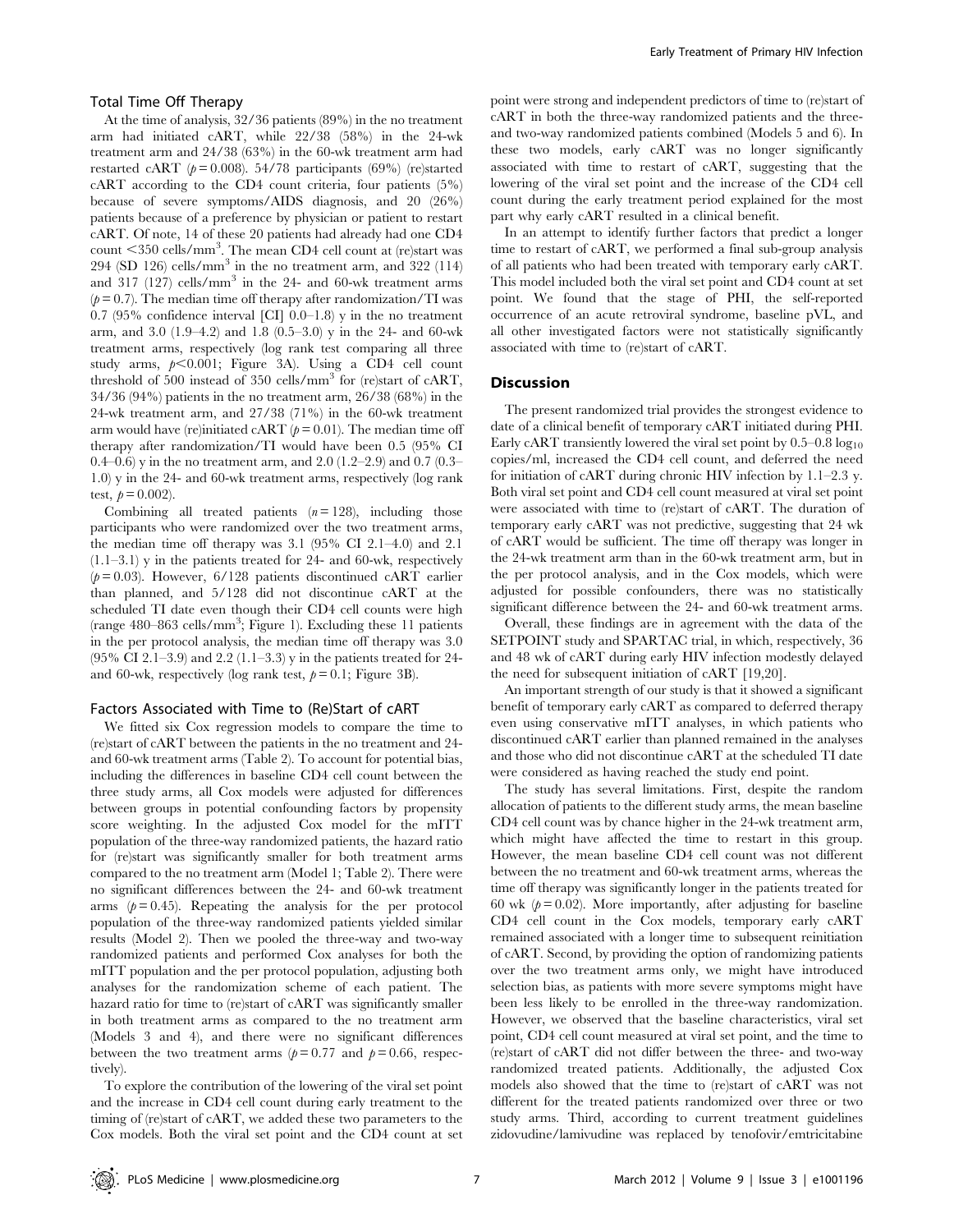

Figure 3. Probability of remaining off treatment in the no treatment and treatment arms. Kaplan-Meier curves of the probability of remaining off treatment for the no treatment arm versus the 24- and 60-wk treatment arms in the patients randomized over the three study arms using the mITT population (A), and for the 24- versus 60-wk treatment arms, including both treated patients randomized over all three study arms and patients randomized over the two treatment arms, using the per protocol population (B). doi:10.1371/journal.pmed.1001196.g003

halfway through the trial, which is a potential source of variability in baseline characteristics between treatment groups. However, the proportion of PHI patients treated with both drugs was comparable in both treatment arms (Table 1).

The rate of HIV disease progression in our study was high: the median time off therapy in the no treatment arm was less than 1 y. More than 80% of patients presented with an acute retroviral syndrome, which is a strong predictor of HIV disease progression

[30], suggesting that our results may not be generalizable to asymptomatic seroconverters. Our findings are consistent with a German cohort study in which 56 patients with untreated PHI had a median time to CD4 cell count  $\leq$ 350 cells/mm<sup>3</sup> of 8.3 mo after seroconversion [31]. Data from the CASCADE cohort, a collaboration of international cohorts of patients with a wellestimated date of HIV seroconversion [32], demonstrated that in 179 untreated seroconverters the median time to initiation of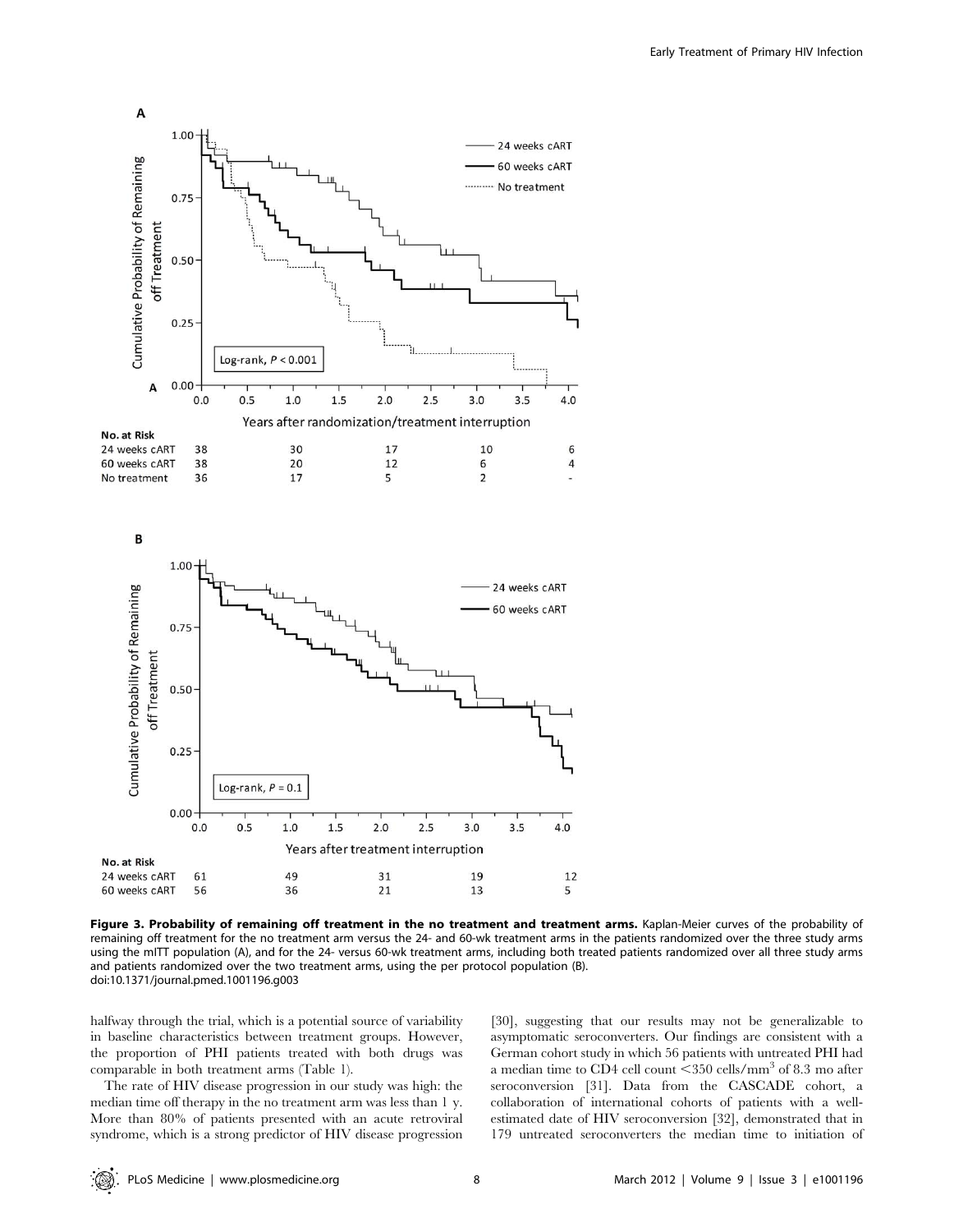Table 2. Propensity-score-weighted Cox proportional hazard models for time to (re)start of cART.

| l Characteristic                                  | Model                                 |                                    |                                      |                                      |                                        |                                    |  |  |
|---------------------------------------------------|---------------------------------------|------------------------------------|--------------------------------------|--------------------------------------|----------------------------------------|------------------------------------|--|--|
|                                                   |                                       | $\overline{2}$                     | 3                                    | 4                                    | 5                                      | 6                                  |  |  |
| Patient population                                | mITT                                  | Per Protocol <sup>a</sup>          | mITT                                 | Per Protocol <sup>a</sup>            | mITT                                   | mITT                               |  |  |
| <b>Randomization scheme</b>                       | Three-way                             | Three-way                          | Three- and two-way                   | Three- and two-way                   | Three-way                              | Three- and two-way                 |  |  |
| Number of patients                                | 112                                   | 106                                | 164                                  | 153                                  | 112                                    | 164                                |  |  |
| <b>Fitted Cox model</b>                           |                                       |                                    |                                      |                                      |                                        |                                    |  |  |
| 24 wk cART <sup>b</sup>                           | $0.42$ (0.25-0.73),<br>$p = 0.002$    | $0.43$ (0.25-0.75),<br>$p = 0.003$ | $0.42$ (0.24-0.74),<br>$p = 0.003$   | $0.41(0.24 - 0.72)$ ,<br>$p = 0.002$ | $0.77$ $(0.41 - 1.42)$ ,<br>$p = 0.40$ | $0.82$ (0.46-1.47),<br>$p = 0.50$  |  |  |
| 60 wk cART <sup>b</sup>                           | $0.55$ $(0.32-0.95)$ ,<br>$p = 0.032$ | $0.56$ (0.32-0.99),<br>$p = 0.047$ | $0.45(0.26 - 0.80)$ ,<br>$p = 0.006$ | $0.47(0.26 - 0.84)$ ,<br>$p = 0.011$ | $0.78$ $(0.44-1.37)$ ,<br>$p = 0.38$   | $0.56$ (0.32-0.99),<br>$p = 0.045$ |  |  |
| Comparison of<br>24- and 60-wk cART               | $p = 0.45$                            | $p = 0.49$                         | $p = 0.77$                           | $p = 0.66$                           |                                        |                                    |  |  |
| CD4 cell count<br>at viral set point <sup>c</sup> |                                       |                                    |                                      |                                      | $0.42$ (0.32-0.53),<br>$p<$ 0.001      | $0.50(0.41-0.60)$ ,<br>p<0.001     |  |  |
| Viral set point <sup>d</sup>                      |                                       |                                    |                                      |                                      | $1.49(1.01 - 2.22)$ ,<br>$p = 0.047$   | $1.87(1.33-2.63)$ ,<br>$p<$ 0.001  |  |  |

<sup>a</sup>Per protocol analysis excludes patients who discontinued cART earlier than planned and patients who did not interrupt cART but instead elected to continue cART for reasons other than a low CD4 count or symptomatic disease.

<sup>b</sup>Hazard ratio (95% CI) for early cART; the reference group is the no treatment arm.

<sup>c</sup>Hazard ratio (95% CI) per 100 CD4 cells/mm<sup>3</sup> increase.<br><sup>d</sup>Hazard ratio (95% CI) per 1 log - copies/ml increase.

<sup>d</sup>Hazard ratio (95% CI) per 1  $log_{10}$  copies/ml increase.

doi:10.1371/journal.pmed.1001196.t002

 $cART$  or reaching a CD4 cell count below 350 cells/mm<sup>3</sup> was approximately 1.5 y [6]. However, it was not reported whether patients were symptomatic or not during the acute stage of the disease.

The stage of PHI was not associated with time to (re)start of cART. This is in contrast with findings from two previous cohort studies. In one study, initiation of cART within 2 wk of antibody seroconversion was associated with viral and immunological benefits during at least 24 wk after TI as compared to starting therapy between 2 wk and 6 mo after HIV seroconversion [3]. The second study reported that if early cART was initiated within 60 d after estimated HIV infection, it resulted in reduced pVL and proviral HIV DNA levels as compared to later starters (between 61 and 120 d) or untreated controls for more than 1 y after TI [33]. The treated patients in our study had a median delay of 5 (IQR 3– 7) wk between the diagnosis of PHI and the start of early cART, which means that the golden hour, in which the greatest benefits of early cART could have been achieved, was possibly already missed. Nevertheless, even with this delay we observed a clear benefit of initiating cART during PHI.

Temporary cART initiated during PHI deferred the subsequent restart of cART, which, according to the Cox models, was most likely caused by the effects of the CD4 gain during treatment and the transient lowering of the viral set point. The question remains how the latter might be explained. We know that two critical events in PHI are the massive destruction of CD4 T cells in the gastrointestinal tract and the establishment of latent HIV reservoirs. Early treatment may result in viral suppression and immune restoration in gut-associated lymphoid tissue [34]. Alternatively, it may have an effect on the cellular HIV proviral load and limit the size of the viral reservoirs [35,36]. Others have postulated that early treatment enables virus-specific CD8+ T cells to mature into fully differentiated effector cells, which might be important in viral control [37]. Early treatment is also suggested to help preserve specific anti-HIV responses [9,38], though we previously found that HIV-specific CD4 T cell responses provided no explanation for the lower viral set point in patients treated during PHI [39]. Recently, we reported that HIV-1 dual infection (coinfection or superinfection) was the main factor associated with CD4 cell count decline in a cohort of 37 untreated men with subtype B PHI [40]. A potential benefit of temporary early cART may therefore be the prevention of early HIV-1 superinfection.

The gain in treatment-free years must be weighed against potential disadvantages of starting cART in the acute stage of the disease, a period in which patients are often physically and emotionally distressed and adherence may be suboptimal. In addition, early cART is often initiated before baseline resistance test results are available and therefore may require ''overtreatment'' to ensure an effective drug regimen, which may increase the risk of drug toxicity. In our study, patients were started on a tripleclass therapy. In any case, if early treatment is considered, it should at least include a boosted protease inhibitor until resistance testing results are available [1]. Another concern may be the risk of developing drug resistance after TI. Extended follow-up studies will be needed to address this question.

Structured TI studies in chronic HIV infection have fallen into disfavor after the SMART trial demonstrated that CD4-guided TI was associated with adverse outcomes and a rapid CD4 cell count decline as compared to continuous therapy [41]. The question is whether this also holds true for patients who have initiated cART shortly after seroconversion, before the development of severe immunological dysfunction [42]. The ANRS PRIMO cohort reported that a larger increase in CD4 cells during early cART was associated with a markedly steeper decline after TI, and the benefit of a limited course of cART was questioned [17]. In our study, after an initial rapid, but limited CD4 cell decline during the first 8 wk following TI in both the 24- and 60-wk treatment arms, the slope of CD4 cell decline was comparable between all three study arms.

Nonetheless, even in the patients in our study who received temporary early cART, the total time off therapy was relatively short. The lowering of the viral set point was transient, suggesting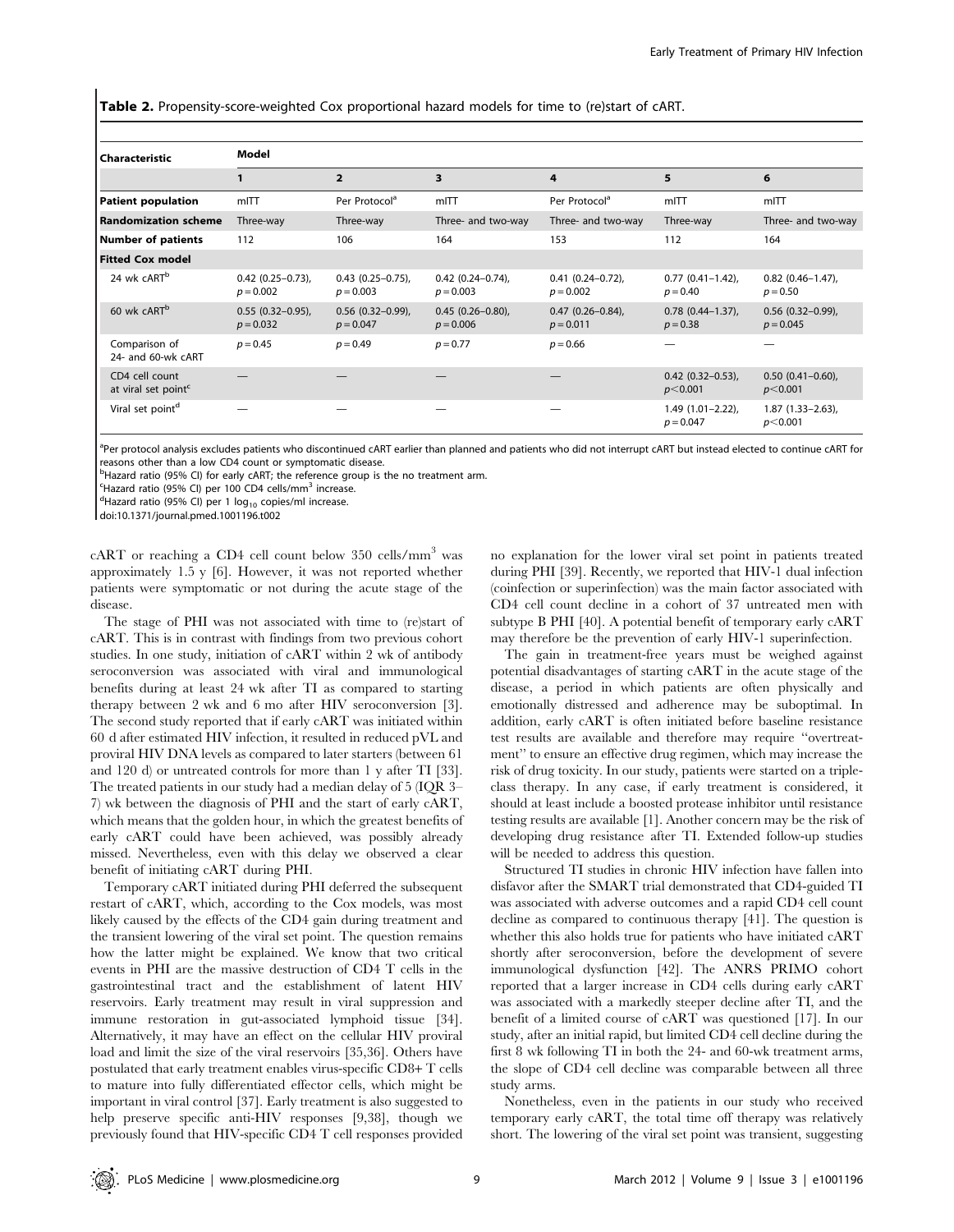loss of protective immune functions and the emergence of viral escape mutants. Therefore, a reasonable question is whether early cART should not be interrupted but continued for life, given the concern that uncontrolled HIV replication and chronic immune activation carry an increased risk of morbidity and mortality at all stages of HIV infection [27]. Additionally, the continuation of cART may have a public health benefit as it decreases infectiousness [43–45].

In conclusion, this randomized study demonstrates a clear clinical benefit of temporary cART initiated during PHI. Early cART transiently lowered the viral set point and deferred the need for restart of cART during chronic HIV infection. Although extended follow-up studies are needed to evaluate the long-term benefits of such early treatment, starting cART when the patient is ready to do so seems the most reasonable advice for patients with PHI.

## Supporting Information

Table S1 Baseline characteristics, viral set point, and CD4 cell count measured at viral set point of the three- and two-way randomized treated patients.

(DOC)

Text S1 Trial protocol. (DOC)

Text S2 CONSORT checklist. (DOC)

## Acknowledgments

The Primo-SHM study has been made possible through the collaborative efforts of the Primo-SHM study group (asterisks indicate site coordination physicians): Academic Medical Center, Amsterdam: J. M. Prins\*, J. M. A. Lange, M. L. Grijsen, R. Steingrover, J. N. Vermeulen, M. Nievaard, B. Slegtenhorst, H. Doevelaar, W. Koevoets, H. E. Nobel, A. Henderiks, F. J. J. Pijnappel; Erasmus Medical Center, Rotterdam: M. E. van der Ende\*, B. J. A. Rijnders, I. Padmos, L. van Zonneveld, S. Been; HagaZiekenhuis, Locatie Leyenburg, Den Haag: R. H. Kauffmann\*, E. F. Schippers, R. Korte, J. M. van Ijperen; Kennemer Gasthuis, Haarlem: R. W. ten Kate\*, R. Soetekouw, N. Hulshoff, M. Schoemaker-Ransijn; Leids Universitair

## References

- 1. Bell SK, Little SJ, Rosenberg ES (2010) Clinical management of acute HIV infection: best practice remains unknown. J Infect Dis 202(Suppl 2): S278–S288.
- 2. Cohen MS, Shaw GM, McMichael AJ, Haynes BF (2011) Acute HIV-1 infection. N Engl J Med 364: 1943–1954.
- 3. Hecht FM, Wang L, Collier A, Little S, Markowitz M, et al. (2006) A multicenter observational study of the potential benefits of initiating combination antiretroviral therapy during acute HIV infection. J Infect Dis 194: 725–733.
- 4. Girard PM, Schneider V, Dehee A, Mariot P, Jacomet C, et al. (2001) Treatment interruption after one year of triple nucleoside analogue therapy for primary HIV infection. AIDS 15: 275–277.
- 5. Steingrover R, Garcia EF, van Valkengoed IG, Bekker V, Bezemer D, et al. (2010) Transient lowering of the viral set point after temporary antiretroviral therapy of primary HIV type 1 infection. AIDS Res Hum Retroviruses 26: 379–387.
- 6. Fidler S, Fox J, Touloumi G, Pantazis N, Porter K, et al. (2007) Slower CD4 cell decline following cessation of a 3 month course of HAART in primary HIV infection: findings from an observational cohort. AIDS 21: 1283–1291.
- 7. Zaunders JJ, Cunningham PH, Kelleher AD, Kaufmann GR, Jaramillo AB, et al. (1999) Potent antiretroviral therapy of primary human immunodeficiency virus type 1 (HIV-1) infection: partial normalization of T lymphocyte subsets and limited reduction of HIV-1 DNA despite clearance of plasma viremia. J Infect Dis 180: 320–329.
- 8. Fidler S, Oxenius A, Brady M, Clarke J, Cropley I, et al. (2002) Virological and immunological effects of short-course antiretroviral therapy in primary HIV infection. AIDS 16: 2049–2054.
- 9. Rosenberg ES, Altfeld M, Poon SH, Phillips MN, Wilkes BM, et al. (2000) Immune control of HIV-1 after early treatment of acute infection. Nature 407: 523–526.

Medisch Centrum, Leiden: F. P. Kroon\*, W. Dorama, C. A. M. Moons; Maastricht University Medical Center, Maastricht: A. Verbon\*, S. H. Lowe, G. Schreij, S. van der Geest, A. M. Oude Lashof, J. Schippers; Medisch Centrum Alkmaar, Alkmaar: W. Bronsveld\*, G. van Twillert; Medisch Centrum Leeuwarden, Leeuwarden: D. van Houte\*, M. G. A. van Vonderen, S. Faber, S. Rotteveel; Medisch Spectrum Twente, Enschede: C. H. H. ten Napel\*, G. J. Kootstra, H. Heins; Onze Lieve Vrouwe Gasthuis, Amsterdam: K. Brinkman\*, G. E. L. van den Berk, W. L. Blok, P. H. J. Frissen, W. E. M. Schouten, L. Schrijnders; St. Medisch Centrum Jan van Goyen, Amsterdam: A van Eeden\*, D. W. M. Verhagen, M. Groot, W. Brokking; Slotervaart Ziekenhuis, Amsterdam: J. W. Mulder\*; St. Elisabeth Ziekenhuis, Tilburg: M. E. E. van Kasteren\*, J. R. Juttmann, M. Kuipers; St. Lucas Andreas Ziekenhuis, Amsterdam: J. Veenstra\*, K. D. Lettinga; Universitair Medisch Centrum St. Radboud, Nijmegen: P. P. Koopmans\*, M. Bosch; Universitair Medisch Centrum Utrecht, Utrecht: I. M. Hoepelman\*, T. Mudrikova, I. de Kroon.

The authors wish to thank M. Prins, M. van Wijk, and M. Martens of the Health Service Amsterdam, the data collectors and monitors of the HIV Monitoring Foundation, and in particular R. Beard for managing the randomization procedure and L. A. Gras, A. I. van Sighem, and S. Zaheri for assisting with the data retrieval. We gratefully acknowledge the contribution of N. K. Back (Department of Medical Microbiology, Academic Medical Center, Amsterdam), M. Schutten (Department of Virology, Erasmus Medical Center, Rotterdam) and F. F. Stelma (Department of Medical Microbiology, Universitair Medisch Centrum St. Radboud, Nijmegen) for interpreting the HIV test results, and A. B. van 't Wout, M. R. A. Welkers, and A. M. Harskamp (Department of Experimental Immunology, Academic Medical Center, Amsterdam) and Sanquin Blood Supply Foundation for providing research data. Above all we would like to thank the study participants for helping to establish this cohort.

These data were presented in part at the 18<sup>th</sup> Conference on Retroviruses and Opportunistic Infections, 27 February–2 March 2011, Boston, Massachusetts, United States (oral session, abstract 161).

#### Author Contributions

Conceived and designed the experiments: JMP JMAL HS. Analyzed the data: MLG FWNMW JMP. Wrote the first draft of the manuscript: MLG JMP. Contributed to the writing of the manuscript: MLG RSt FWMNW SJ AV KB MEE RSo FdW JMAL HS JMP. ICMJE criteria for authorship read and met: MLG RSt FWMNW SJ AV KB MEE RSo FdW JMAL HS JMP. Agree with manuscript results and conclusions: MLG RSt FWMNW SJ AV KB MEE RSo FdW JMAL HS JMP.

- 10. Oxenius A, Price DA, Easterbrook PJ, O'Callaghan CA, Kelleher AD, et al. (2000) Early highly active antiretroviral therapy for acute HIV-1 infection preserves immune function of CD8+ and CD4+ T lymphocytes. Proc Natl Acad Sci U S A 97: 3382–3387.
- 11. Cellerai C, Little SJ, Loes SK (2008) Treatment of acute HIV-1 infection: are we getting there? Curr Opin HIV AIDS 3: 67–74.
- 12. Pantazis N, Touloumi G, Vanhems P, Gill J, Bucher HC, et al. (2008) The effect of antiretroviral treatment of different durations in primary HIV infection. AIDS 22: 2441–2450.
- 13. Streeck H, Jessen H, Alter G, Teigen N, Waring MT, et al. (2006) Immunological and virological impact of highly active antiretroviral therapy initiated during acute HIV-1 infection. J Infect Dis 194: 734–739.
- 14. Desquilbet L, Goujard C, Rouzioux C, Sinet M, Deveau C, et al. (2004) Does transient HAART during primary HIV-1 infection lower the virological setpoint? AIDS 18: 2361–2369.
- 15. Markowitz M, Jin X, Hurley A, Simon V, Ramratnam B, et al. (2002) Discontinuation of antiretroviral therapy commenced early during the course of human immunodeficiency virus type 1 infection, with or without adjunctive vaccination. J Infect Dis 186: 634–643.
- 16. Kaufmann DE, Lichterfeld M, Altfeld M, Addo MM, Johnston MN, et al. (2004) Limited durability of viral control following treated acute HIV infection. PLoS Med 1: e36. doi:10.1371/journal.pmed.0010036.
- 17. Seng R, Goujard C, Desquilbet L, Sinet M, Rouzioux C, et al. (2008) Rapid CD4+ cell decrease after transient cART initiated during primary HIV infection (ANRS PRIMO and SEROCO cohorts). J Acquir Immune Defic Syndr 49: 251–258.
- 18. Kinloch-De Loes S, Hirschel BJ, Hoen B, Cooper DA, Tindall B, et al. (1995) A controlled trial of zidovudine in primary human immunodeficiency virus infection. N Engl J Med 333: 408–413.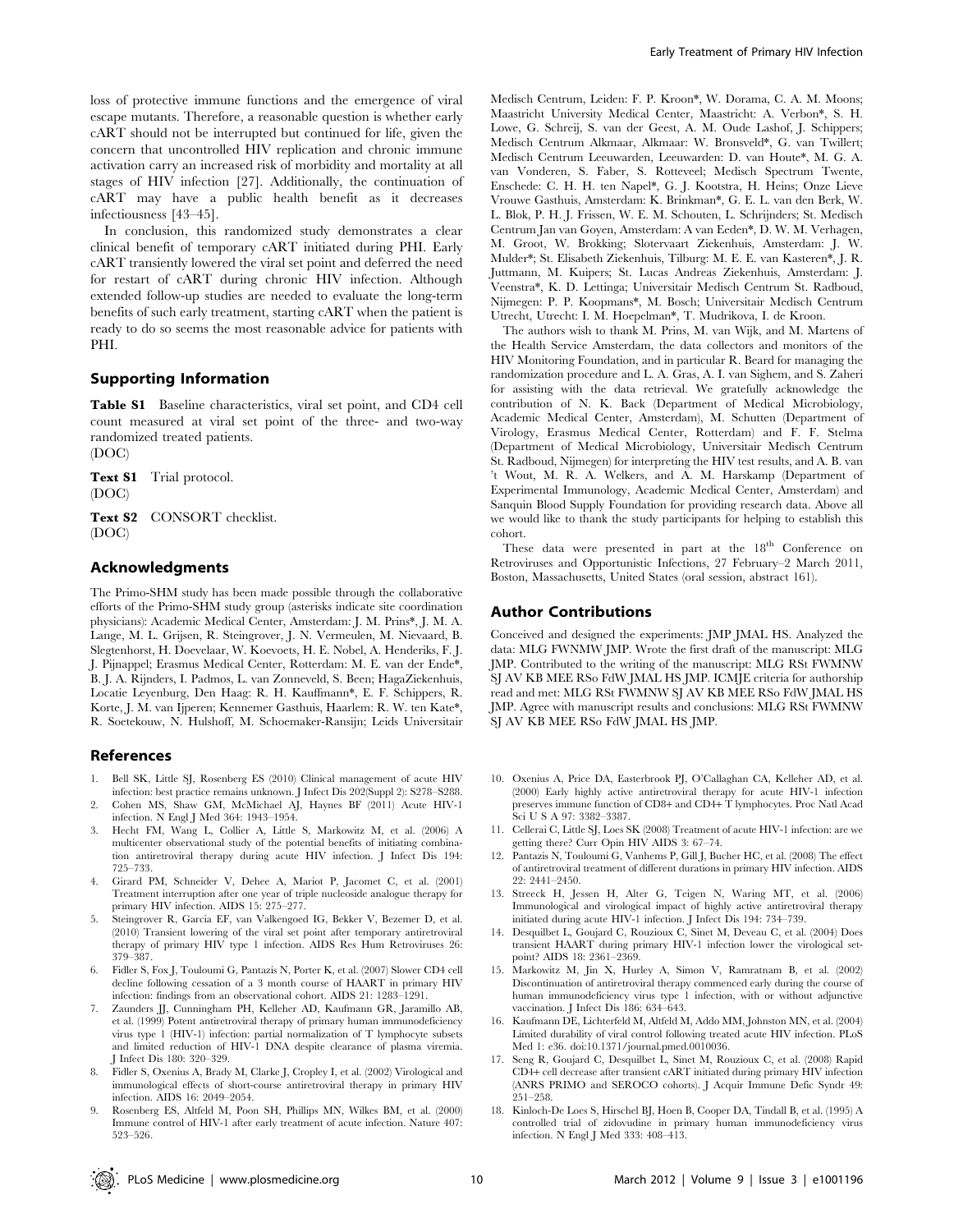- 19. Fidler S, Spartac Trial Investigators (2011) The effect of short-course antiretroviral therapy in primary HIV infection: final results from an international randomised controlled trial; SPARTAC [abstract]. Abstract WELBX06. 6th IAS Conference on HIV Pathogenesis, Treatment and Prevention; 17–20 July 2011; Rome, Italy.
- 20. Hogan CM, DeGruttola V, Sun X, Fiscus SA, Del Rio C, et al. (2012) The setpoint study (ACTG A5217): effect of immediate versus deferred antiretroviral therapy on virologic setpoint in recently HIV-1 infected individuals. J Infect Dis 205: 87–96.
- 21. Fiebig EW, Wright DJ, Rawal BD, Garrett PE, Schumacher RT, et al. (2003) Dynamics of HIV viremia and antibody seroconversion in plasma donors: implications for diagnosis and staging of primary HIV infection. AIDS 17: 1871–1879.
- 22. Schutten M, Peters D, Back NK, Beld M, Beuselinck K, et al. (2007) Multicenter evaluation of the new Abbott RealTime assays for quantitative detection of human immunodeficiency virus type 1 and hepatitis C virus RNA. J Clin Microbiol 45: 1712–1717.
- 23. Bennett DE, Camacho RJ, Otelea D, Kuritzkes DR, Fleury H, et al. (2009) Drug resistance mutations for surveillance of transmitted HIV-1 drug-resistance: 2009 update. PLoS ONE 4: e4724. doi:10.1371/journal.pone.0004724.
- 24. Gifford RJ, Liu TF, Rhee SY, Kiuchi M, Hue S, et al. (2009) The calibrated population resistance tool: standardized genotypic estimation of transmitted HIV-1 drug resistance. Bioinformatics 25: 1197–1198.
- 25. Koot M, Vos AH, Keet RP, de Goede RE, Dercksen MW, et al. (1992) HIV-1 biological phenotype in long-term infected individuals evaluated with an MT-2 cocultivation assay. AIDS 6: 49–54.
- 26. Centers for Disease Control and Prevention (1993) Revised classification system for HIV infection and expanded surveillance case definition for AIDS among adolescents and adults. MMWR Morb Mortal Wkly Rep 41: 1–19.
- 27. Kitahata MM, Gange SJ, Abraham AG, Merriman B, Saag MS, et al. (2009) Effect of early versus deferred antiretroviral therapy for HIV on survival. N Engl J Med 360: 1815–1826.
- 28. Sterne JA, May M, Costagliola D, de Wolf F, Phillips AN, et al. (2009) Timing of initiation of antiretroviral therapy in AIDS-free HIV-1-infected patients: a collaborative analysis of 18 HIV cohort studies. Lancet 373: 1352–1363.
- Rosenbaum PR, Rubin DB (1983) The central role of the propensity score in observational studies for causal effects. Biometrika 70: 41–55.
- 30. Smith DE, Walker BD, Cooper DA, Rosenberg ES, Kaldor JM (2004) Is antiretroviral treatment of primary HIV infection clinically justified on the basis of current evidence? AIDS 18: 709–718.
- 31. Koegl C, Wolf E, Hanhoff N, Jessen H, Schewe K, et al. (2009) Treatment during primary HIV infection does not lower viral set point but improves CD4 lymphocytes in an observational cohort. Eur J Med Res 14: 277–283.
- 32. CASCADE Collaboration (2000) Changes in the uptake of antiretroviral therapy and survival in people with known duration of HIV infection in Europe: results from CASCADE. HIV Med 1: 224–231.
- 33. Gianella S, von Wyl V, Fischer M, Niederoest B, Battegay M, et al. (2011) Effect of early antiretroviral therapy during primary HIV-1 infection on cell-associated HIV-1 DNA and plasma HIV-1 RNA. Antivir Ther 16: 535–545.
- 34. Guadalupe M, Sankaran S, George MD, Reay E, Verhoeven D, et al. (2006) Viral suppression and immune restoration in the gastrointestinal mucosa of human immunodeficiency virus type 1-infected patients initiating therapy during primary or chronic infection. J Virol 80: 8236–8247.
- 35. Chun TW, Justement JS, Murray D, Hallahan CW, Maenza J, et al. (2010) Rebound of plasma viremia following cessation of antiretroviral therapy despite profoundly low levels of HIV reservoir: implications for eradication. AIDS 24: 2803–2808.
- 36. Schmid A, Gianella S, von Wyl V, Metzner KJ, Scherrer AU, et al. (2010) Profound depletion of HIV-1 transcription in patients initiating antiretroviral therapy during acute infection. PLoS ONE 5: e13310. doi:10.1371/journal.pone. 0013310.
- 37. Hess C, Altfeld M, Thomas SY, Addo MM, Rosenberg ES, et al. (2004) HIV-1 specific CD8+ T cells with an effector phenotype and control of viral replication. Lancet 363: 863–866.
- 38. Moir S, Buckner CM, Ho J, Wang W, Chen J, et al. (2010) B cells in early and chronic HIV infection: evidence for preservation of immune function associated with early initiation of antiretroviral therapy. Blood 116: 5571–5579.
- 39. Steingrover R, Schellens I, Verbon A, Brinkman K, Zwinderman A, et al. (2008) Temporary antiretroviral therapy during primary HIV-1 infection lowers the viral set-point: the prospective randomized Primo-SHM study [abstract]. Abstract 698b. 15th Conference on Retroviruses and Opportunistic Infections; 3–6 February 2008; Boston, Massachusetts, United States.
- 40. Cornelissen M, Pasternak AO, Grijsen ML, Zorgdrager F, Bakker M, et al. (2012) HIV-1 dual infection is associated with faster CD4+ T cell decline in a cohort of men with primary HIV infection. Clin Infect Dis 54: 539–547.
- 41. El-Sadr WM, Lundgren JD, Neaton JD, Gordin F, Abrams D, et al. (2006) CD4+ count-guided interruption of antiretroviral treatment. N Engl J Med 355: 2283–2296.
- 42. Fidler S, Fox J, Porter K, Weber J (2008) Primary HIV infection: to treat or not to treat? Curr Opin Infect Dis 21: 4–10.
- 43. Hamlyn E, Jones V, Porter K, Fidler S (2010) Antiretroviral treatment of primary HIV infection to reduce onward transmission. Curr Opin HIV AIDS 5: 283–290.
- 44. Granich RM, Gilks CF, Dye C, De Cock KM, Williams BG (2009) Universal voluntary HIV testing with immediate antiretroviral therapy as a strategy for elimination of HIV transmission: a mathematical model. Lancet 373: 48–57.
- 45. Montaner JS, Hogg R, Wood E, Kerr T, Tyndall M, et al. (2006) The case for expanding access to highly active antiretroviral therapy to curb the growth of the HIV epidemic. Lancet 368: 531–536.